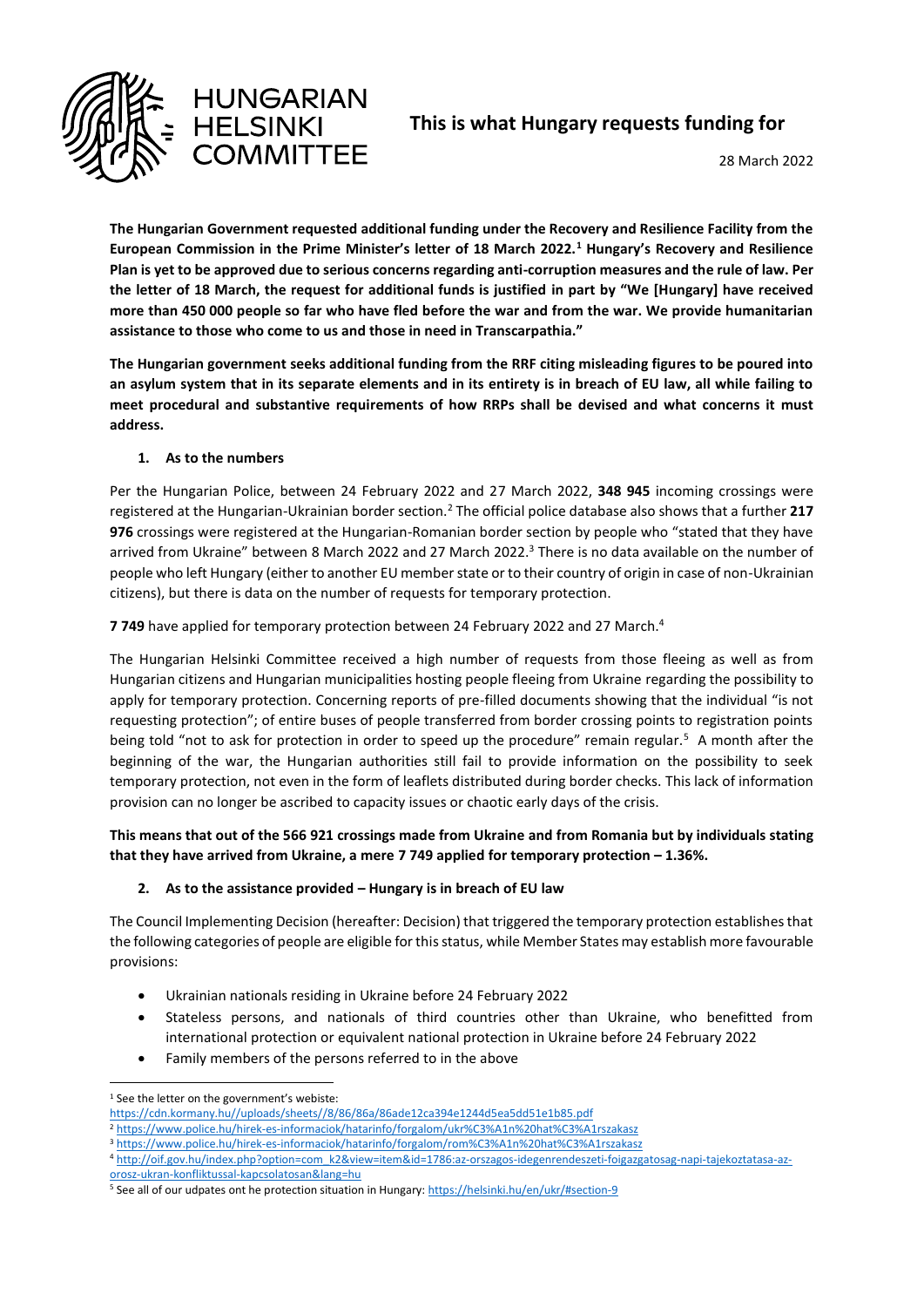"Member states shall apply either this Decision or adequate protection under their national law, in respect of stateless persons, and nationals of third countries other than Ukraine, who can prove that they were legally residing in Ukraine before 24 February 2022 on the basis of a valid permit issued in accordance with Ukrainian law, and who are unable to return in safe and durable conditions to their country or region of origin."

This Decision was transposed in a way that is in clear breach of the text of the Decision, excluding nationals of third countries other than Ukraine who possessed permanent residence permits in Ukraine and cannot return to their country of origin, e.g. Belarussian and Russian activists, journalists, human rights defenders.<sup>6</sup>

## **3.** As to the available protection outside of temporary protection – Hungary is in breach of EU law

The gravity of the incorrect transposition of the Decision is evident when one looks at the remaining options for those in need of protection but falling outside of the personal scope of temporary protection. The Hungarian asylum system, outside of the scope of temporary protection, rests on two separate provisions: the legalisation of pushbacks from the entire territory of Hungary and the externalization of the asylum system.

a. Legalisation of pushbacks

Since March 2017, any third-country national found on the territory of Hungary without the right to stay are to be removed to the Serbian side of the border fence through one of the gates built into it. These are summary removals: no individualised procedure takes place, neither identification, nor individual documentation is carried out. Those "apprehended and escorted" to the Serbian side of the border fence cannot seek asylum and the measure is carried out regardless of their personal circumstances (age, gender, vulnerability, country of origin, reasons for staying unlawfully).

The European Commission launched an infringement procedure against Hungary because this law and practice breaches both the Return Directive and the Asylum Procedures Directive. In its ruling of 17 December 2020 the Court of Justice of the European Union (CJEU) sided with the European Commission.<sup>7</sup> As Hungary refuses to implement the judgment, Frontex, in an unprecedented move in the history of the Agency, decided to suspend its ground operations in Hungary.<sup>8</sup> The Commission decided to refer Hungary back to the CJEU for not implementing the December 2020 judgment and to impose financial penalties on Hungary in November 2021.<sup>9</sup> **According to official police statistics, only between 1 January and 27 March 2022, 19 691 pushbacks have been carried out.**

# b. Externalization through the embassy system $10$

In May 2020, following the CJEU's ruling that placement in the transit zone constitute detention, the government announced the closure of the transit zones.<sup>11</sup> Since then, it is practically impossible to seek asylum on the territory or at the borders of Hungary. Those wishing to do so must first

- Secure an appointment at the Hungarian embassy either in Belgrade or Kyiv (!);
- Fill in a statement of intent to seek asylum either in English or in Hungarian;
- Personally hand over the statements at the embassy;
- Wait maximum 60 days while being left to their own devices until the asylum authority in Budapest makes a "recommendation" to the embassy whether to issue a special, one-time entry permit;
- In case the "recommendation" is positive, the person shall travel to Hungary and enter with the onetime permit after which the person is taken to the asylum authority.

<sup>1</sup> <sup>6</sup> For an unofficial English translation of the Government Decree transposing the Council Implementing Decision, see: [https://helsinki.hu/en/wp-content/uploads/sites/2/2022/03/HUgovdecree\\_implementing\\_councildecision\\_tempprotEN.pdf](https://helsinki.hu/en/wp-content/uploads/sites/2/2022/03/HUgovdecree_implementing_councildecision_tempprotEN.pdf)

<sup>&</sup>lt;sup>7</sup> See more on the judgment here: [https://helsinki.hu/en/hungarys-legalisation-of-push-backs-in-breach-of-eu-law-according-to-the-court](https://helsinki.hu/en/hungarys-legalisation-of-push-backs-in-breach-of-eu-law-according-to-the-court-of-justice-of-the-european-union/)[of-justice-of-the-european-union/](https://helsinki.hu/en/hungarys-legalisation-of-push-backs-in-breach-of-eu-law-according-to-the-court-of-justice-of-the-european-union/)

<sup>8</sup> <https://euobserver.com/migration/150744>

<sup>9</sup> See the Commission's press release: [https://ec.europa.eu/commission/presscorner/detail/en/ip\\_21\\_5801](https://ec.europa.eu/commission/presscorner/detail/en/ip_21_5801)

<sup>10</sup> See more on this system[: https://helsinki.hu/wp-content/uploads/new-Hungarian-asylum-system-HHC-Aug-2020.pdf](https://helsinki.hu/wp-content/uploads/new-Hungarian-asylum-system-HHC-Aug-2020.pdf)

<sup>11</sup> See more on this judgment here[: https://helsinki.hu/en/hungary-unlawfully-detains-people-in-the-transit-zone/](https://helsinki.hu/en/hungary-unlawfully-detains-people-in-the-transit-zone/)